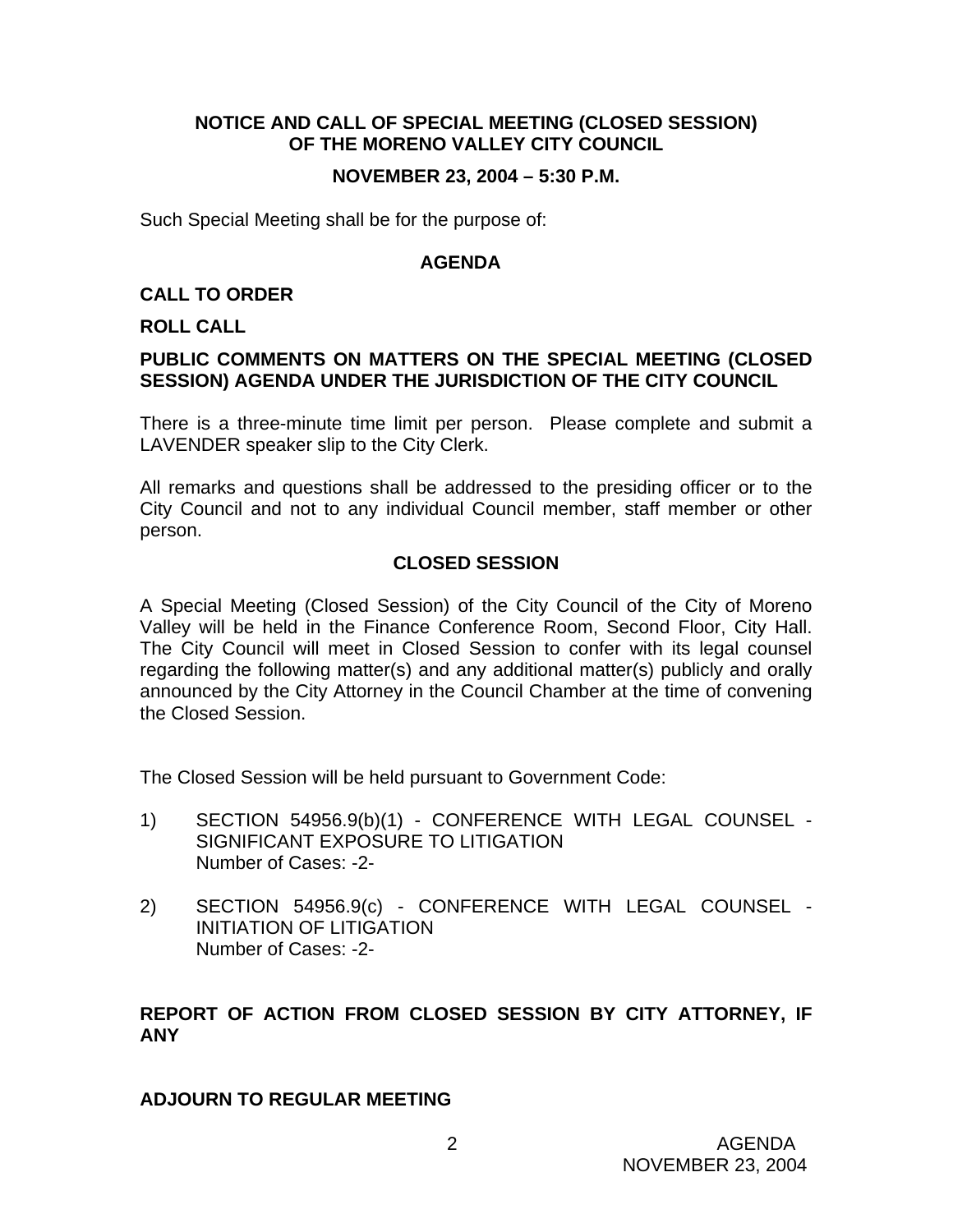# **AGENDA CITY COUNCIL OF THE CITY OF MORENO VALLEY**

# **NOVEMBER 23, 2004**

# **CALL TO ORDER**

# SPECIAL PRESENTATIONS - 6:00 p.m.

- 1. Employee of the Quarter Michael Heslin
- 2. Officer of the Quarter Officer Omar Rodriguez
- 3. Firefighter of the Quarter Eddie Clifford, Firefighter II
- 4. Flex Your Power Now! Student Poster Contest Winner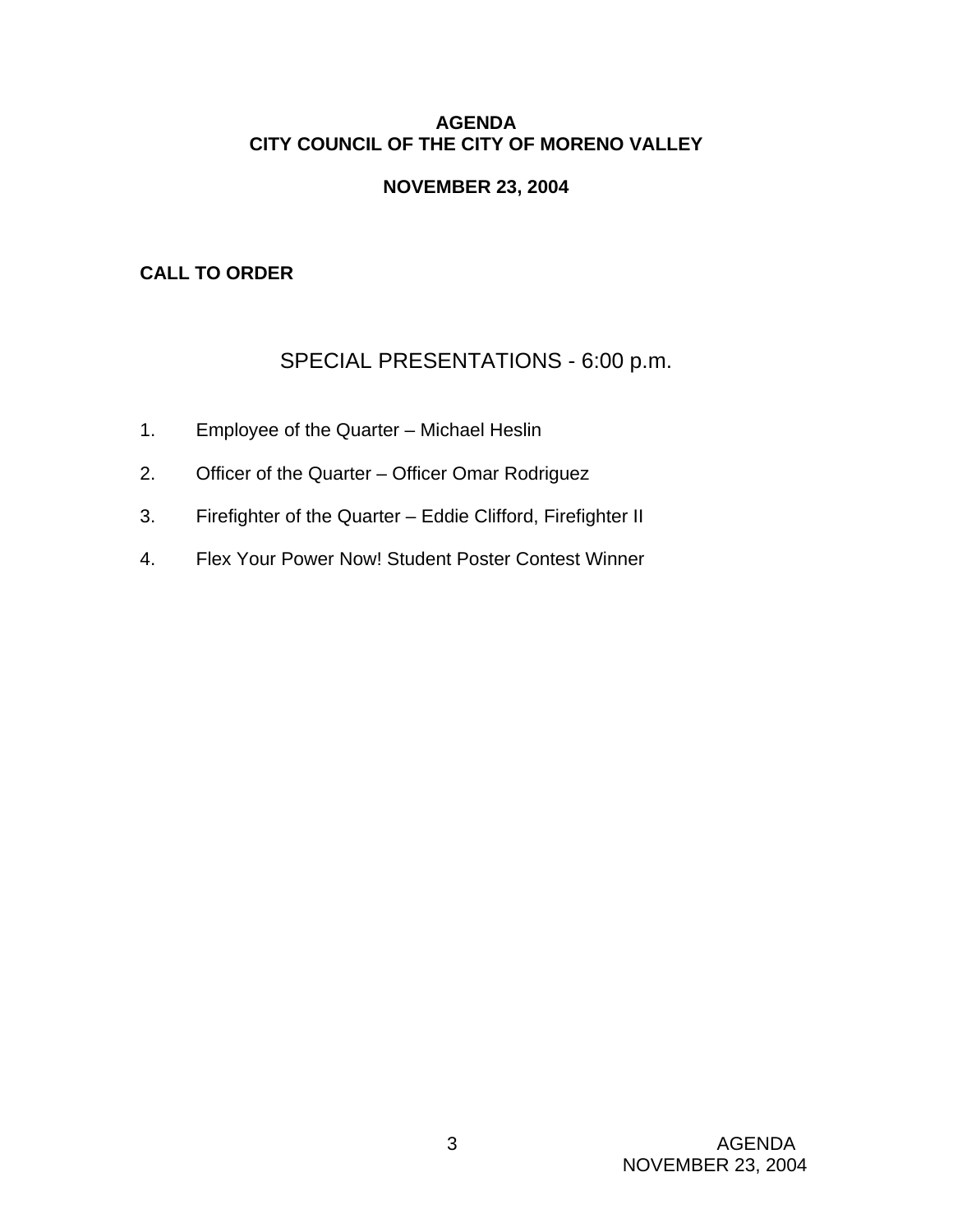### **REVISED AGENDA JOINT MEETING OF THE CITY COUNCIL OF THE CITY OF MORENO VALLEY MORENO VALLEY COMMUNITY SERVICES DISTRICT COMMUNITY REDEVELOPMENT AGENCY OF THE CITY OF MORENO VALLEY AND THE BOARD OF LIBRARY TRUSTEES**

#### **REGULAR MEETING - 6:30 P.M. NOVEMBER 23, 2004**

**CALL TO ORDER** (Joint Meeting of the City Council of the City of Moreno Valley, Moreno Valley Community Services District, Community Redevelopment Agency of the City of Moreno Valley and the Board of Library Trustees - actions taken at the Joint Meeting are those of the Agency indicated on each Agenda item)

# **PLEDGE OF ALLEGIANCE**

**INVOCATION** – Pastor John Millhouse, Calvary Chapel of Moreno Valley

# **ROLL CALL**

# **INTRODUCTIONS**

PUBLIC COMMENTS **ON MATTERS ON THE AGENDA** WILL BE TAKEN UP AS THE ITEM IS CALLED FOR BUSINESS, BETWEEN STAFF'S REPORT AND CITY COUNCIL DELIBERATION (SPEAKER SLIPS MAY BE TURNED IN UNTIL THE ITEM IS CALLED FOR BUSINESS.) Those wishing to speak should submit a BLUE speaker slip to the Bailiff. There is a three-minute limit per person. All remarks and questions shall be addressed to the presiding officer or to the City Council and not to any individual Council member, staff member or other person.

PUBLIC COMMENTS **ON MATTERS NOT ON THE AGENDA** UNDER THE JURISDICTION OF THE CITY COUNCIL WILL BE HEARD PRIOR TO CITY COUNCIL REPORTS AND CLOSING COMMENTS. IN THE EVENT THAT THE AGENDA ITEM FOR SUCH PUBLIC COMMENTS HAS NOT BEEN CALLED BY 9:00 P.M., IT SHALL BE CALLED AS THE NEXT ITEM OF BUSINESS FOLLOWING THE CONCLUSION OF ANY ITEM BEING HEARD AT 9:00 P.M. Those wishing to speak should submit a BLUE speaker slip to the Bailiff. There is a three-minute limit per person. All remarks and questions shall be addressed to the presiding officer or to the City Council and not to any individual Council member, staff member or other person.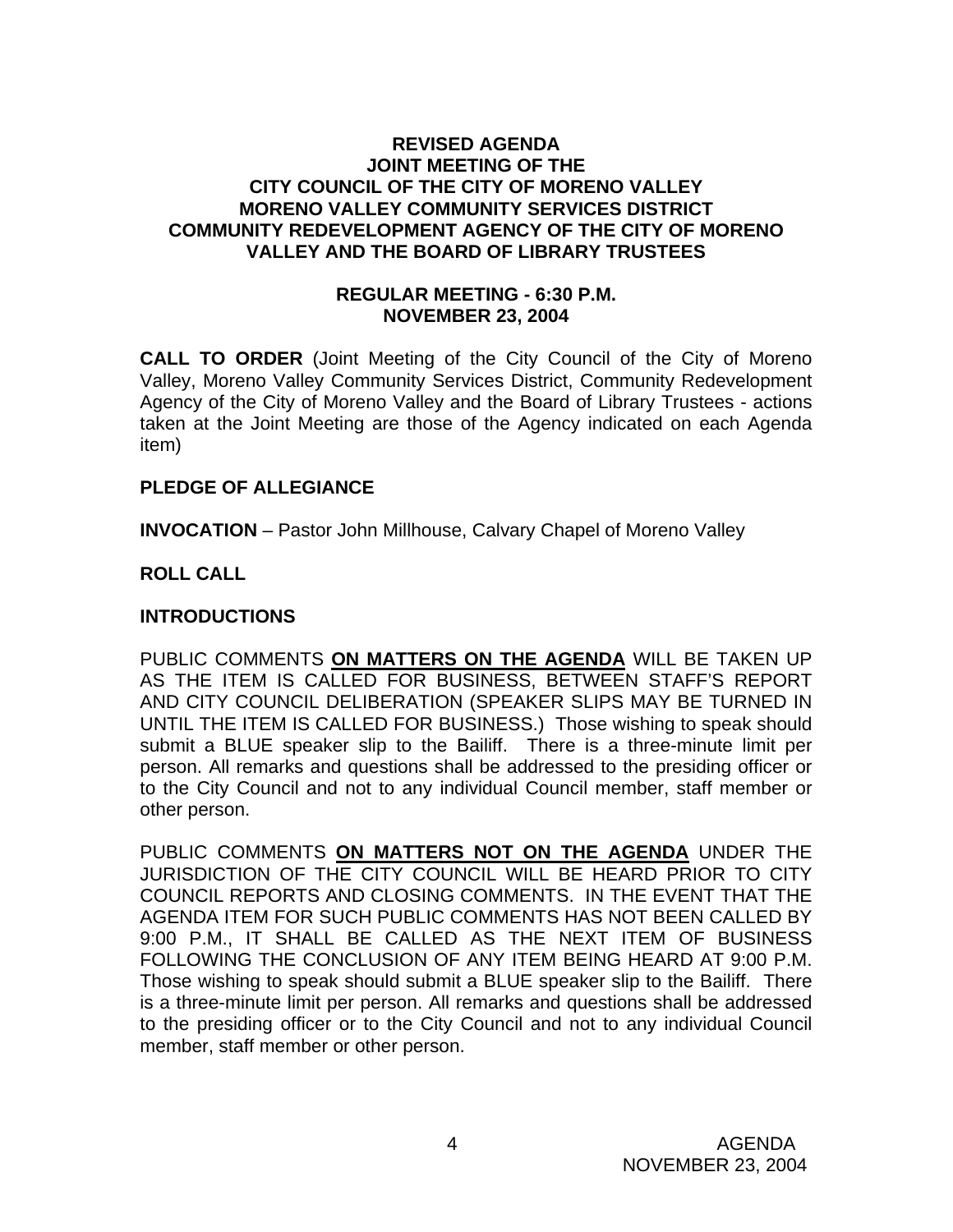# **JOINT CONSENT CALENDARS (SECTIONS A-D) OF THE CITY COUNCIL OF THE CITY OF MORENO VALLEY, MORENO VALLEY COMMUNITY SERVICES DISTRICT, COMMUNITY REDEVELOPMENT AGENCY OF THE CITY OF MORENO VALLEY, AND THE BOARD OF LIBRARY TRUSTEES**

All items listed under the Consent Calendars, Sections A, B, C, and D are considered to be routine and non-controversial, and may be enacted by one motion unless a member of the Council, Community Services District, Redevelopment Agency or the Board of Library Trustees requests that an item be removed for separate action. The motion to adopt the Consent Calendars is deemed to be a separate motion by each Agency and shall be so recorded by the City Clerk. Items withdrawn for report/discussion will be heard after public hearing items.

# **A. CONSENT CALENDAR** - **CITY COUNCIL**

- A1. ORDINANCES FIRST READING BY TITLE ONLY Recommendation: Waive reading of all Ordinance Introductions and read by title only.
- A2. AMENDMENT TO AGREEMENT FOR PROFESSIONAL CONSULTANT SERVICES FOR THE NATIONAL POLLUTANT DISCHARGE ELIMINATION SYSTEM (NPDES) POLLUTION ABATEMENT BUSINESS COMPLIANCE INSPECTION PROGRAM (Report of: Public Works Department) Recommendation: Approve the Amendment to Agreement for Professional Consultant Services with AEI-CASC Engineering, 937 South Via Lata, Suite 500, Colton, California 92324 to provide NPDES related inspections at various construction sites; authorize the Mayor to execute the Amendment to Agreement for Professional Consultant Services with AEI-CASC Engineering; and authorize an increase in Purchase Order No. 27633 to AEI-CASC Engineering, in the not-to-exceed amount of \$105,450 for Account No. 00152.52210.6255, when the Amendment to Agreement has been signed by all parties.
- A3. APPROVE THE ADDITION OF TWO NEW PART TIME CAREER CROSSING GUARD POSITIONS TO THE ADULT SCHOOL CROSSING GUARD PROGRAM TO STAFF THE INTERSECTIONS OF JOHN F. KENNEDY DRIVE AT MORENO BEACH DRIVE AND ELSWORTH STREET AT DRACAEA AVENUE (Report of: Public Works Department) Recommendation: Approve the addition of two new part time career crossing guard positions to the Adult School Crossing Guard program to staff the intersection of John F. Kennedy Drive at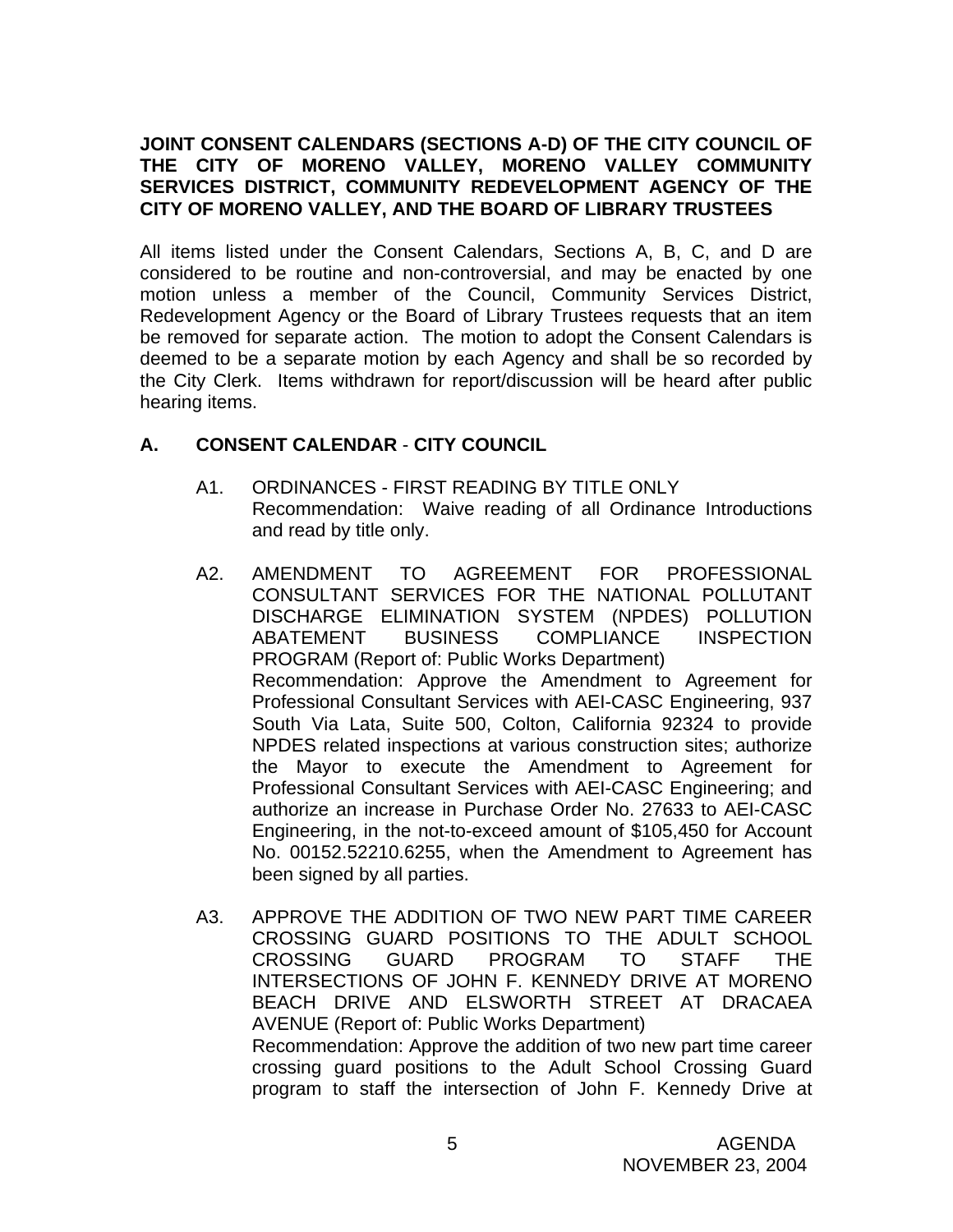Moreno Beach Drive and the intersection of Elsworth Street at Dracaea Avenue; and approve the appropriation of \$15,200 from the General Fund Account Number 010-72110-6120 to fund the two additional part time career Adult School Crossing Guard positions for the remainder of the 2004/2005 fiscal year (December through June)

- A4. REMOVAL OF EXISTING MARKED CROSSWALKS AT THE NORTH AND EAST LEGS OF DAY STREET AND EUCALYPTUS AVENUE INTERSECTION (Report of: Public Works Department) Recommendation: Approve the removal of existing marked crosswalks and their corresponding pedestrian signals at the north and east legs of Day Street/Eucalyptus Avenue intersection; and approve the installation of corresponding R96 and R96A – "NO PED XING" signs at the appropriate corners of Day Street/Eucalyptus Avenue intersection per City of Moreno Valley Standards.
- A5. REQUEST FOR A 4-WAY STOP AT THE INTERSECTION OF REDLANDS BOULEVARD/JOHN F. KENNEDY DRIVE AND CACTUS AVENUE (Report of: Public Works Department) Recommendation: Adopt Resolution No. 2004-78 to establish 4 way stop controls at the intersection of Redlands Boulevard/John F. Kennedy Drive and Cactus Avenue

#### Resolution No. 2004-78

A Resolution of the City Council of the City of Moreno Valley Establishing Stop Controls for North and South Bound Traffic on Redlands Boulevard/John F. Kennedy Drive at Cactus Avenue

 A6. APPROVAL OF COOPERATIVE AGREEMENT FOR MORENO MASTER DRAINAGE PLAN LINE I, STAGE 4 BETWEEN THE RIVERSIDE COUNTY FLOOD CONTROL AND WATER CONSERVATION DISTRICT, CITY OF MORENO VALLEY, AND WESTERN PACIFIC HOUSING, INC. - SOUTHWEST CORNER OF CACTUS AVENUE AND OLIVER STREET - SUBDIVIDER – WESTERN PACIFIC HOUSING, INC. - 16755 VON KARMAN AVENUE, SUITE 200 (Report of: Public Works Department) Recommendation: Approve the Cooperative Agreement between the Riverside County Flood Control and Water Conservation District, City of Moreno Valley, and Western Pacific Housing, Inc. for the Moreno Master Drainage Plan Line, Stage 4 ; authorize the Mayor to execute the agreement ; and direct the City Clerk to forward the signed agreement to the Riverside County Flood Control and Water Conservation District.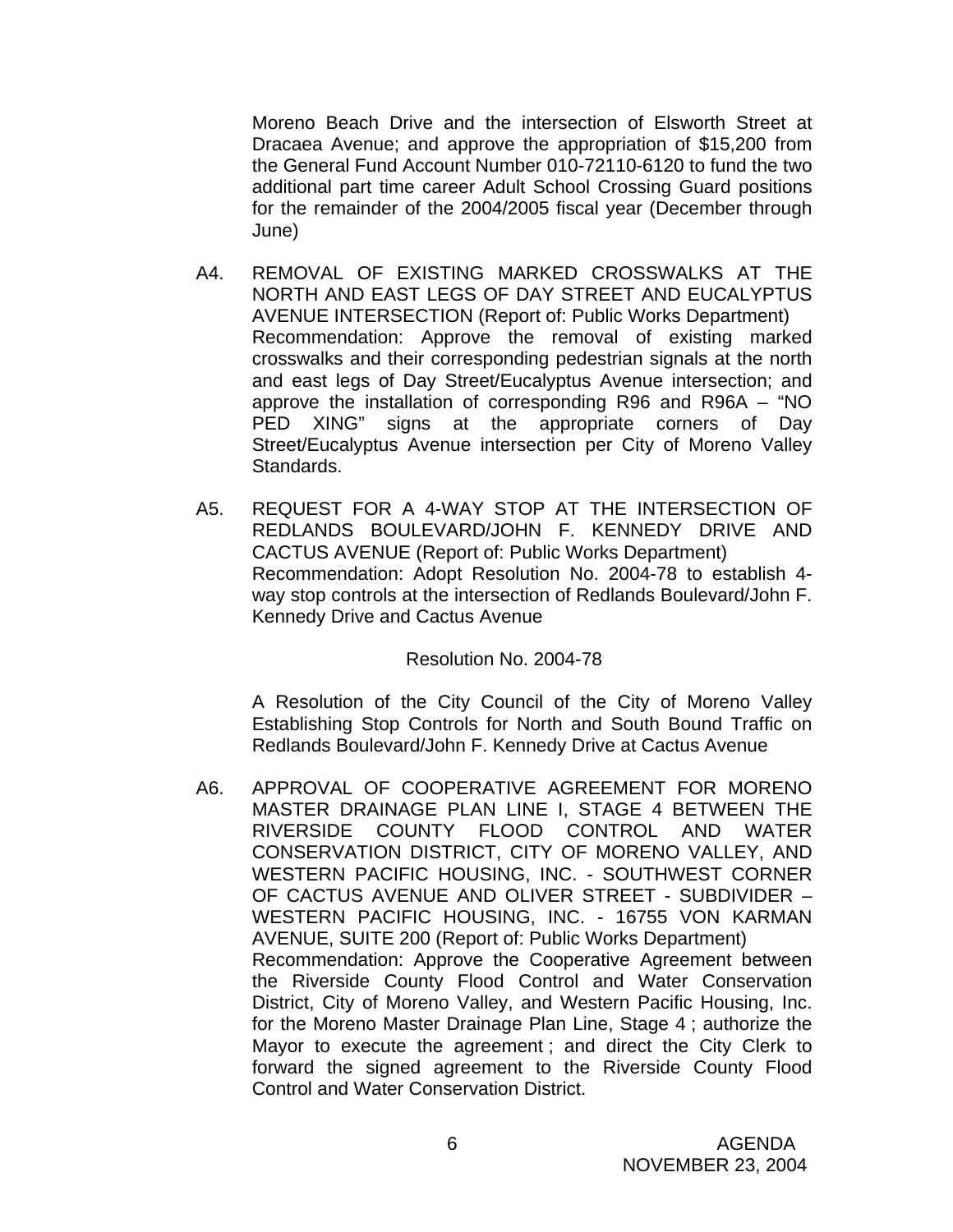- A7. APPROVAL OF PARCEL MAP 31989 A TWO-PARCEL SUBDIVISION TO AN EXISTING COMMERCIAL CENTER, NORTHEAST CORNER OF SUNNYMEAD BOULEVARD AND INDIAN STREET - SUBDIVIDER – WAYNE RUMBLES - 32101 SOUTH COAST HIGHWAY - NEWPORT BEACH, CA 92651 (Report of: Public Works Department) Recommendation: Approve Parcel Map 31989, authorize the City Clerk to sign the map, and transmit said map to the County Recorder's Office for recordation.
- A8. MINUTES REGULAR MEETING OF NOVEMBER 9, 2004 (Report of: City Clerk's Department) Recommendation: Approve as submitted.
- A9. NOTICE OF COMPLETION AND ACCEPTANCE OF THE POSTAL AVENUE AND BACK WAY SIDEWALK IMPROVEMENTS, PROJECT NO. 03-14668423 (Report of: Public Works Department) Recommendation: Ratify Contract Change Order No. 1 (Final); accept the work as complete for the sidewalk improvements on Postal Avenue and Back Way, constructed by S.O.L. Construction, Inc., 19497 Hebron Court, Riverside, CA 92508; direct the City Clerk to record the Notice of Completion within ten (10) days, at the office of the County Recorder of Riverside County, as required by Section 3093 of the California Civil Code; authorize the Director of Finance to release the retention to S.O.L. Construction, Inc., thirtyfive (35) calendar days after the date of recordation of the Notice of Completion, if no claims are filed against the project; and accept the improvements into the City's maintained road system.
- A10. WARRANT REPORT OCTOBER, 2004 (Report of: Finance Department) Recommendation: Adopt Resolution No. 2004-79, approving the Warrant Report, dated October, 2004 in the total amount of \$11,915,516.32.

Resolution No. 2004-79

 A Resolution of the City Council of the City of Moreno Valley, California, Approving the Warrant Report Dated October 31, 2004

A11. APPROVAL OF FINAL MAP 30708 – SINGLE FAMILY RESIDENTIAL PROJECT, AND ACCEPT BONDS & AGREEMENT FOR PUBLIC RIGHT-OF-WAY IMPROVEMENTS. SOUTHWEST CORNER OF IRIS AVENUE AND LASSELLE STREET. SUBDIVIDER - K. HOVNANIAN FORECAST HOMES, INC.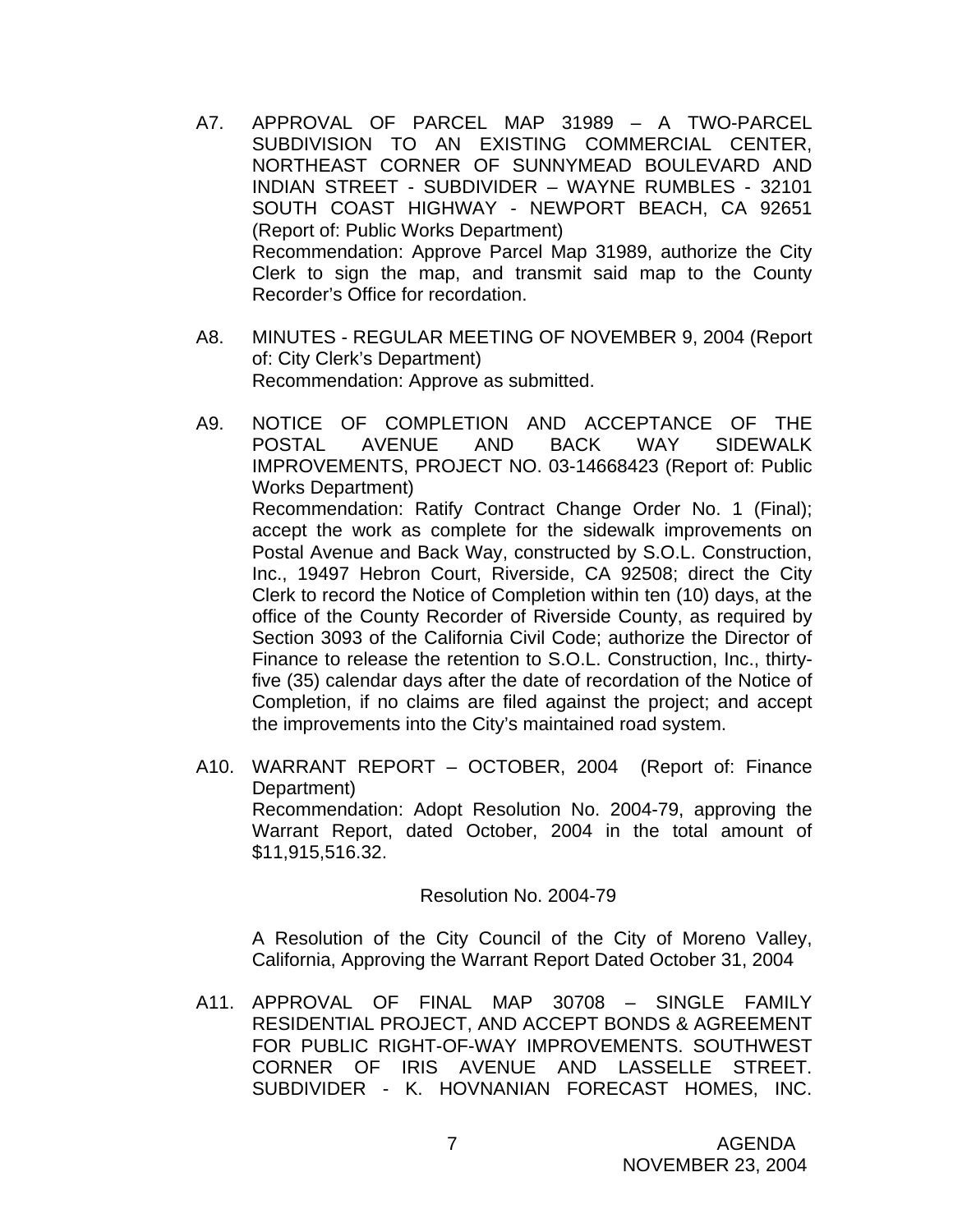(Report of: Public Works Department)

Recommendation: Approve Final Map 30708; authorize the City Clerk to sign the map and transmit said map to the County Recorder's Office for recordation; accept the Bonds and Agreement for Public Improvements; authorize the Mayor to execute the Agreement; and direct the City Clerk to forward the signed Agreement to the County Recorder's Office for recordation.

A12. LEASE AGREEMENT WITH AMR FOR FIRE STATION USE (CONTINUED FROM NOVEMBER 9, 2004) (Report of: Assistant City Manager) Recommendation: Approve the lease agreement use for use of fire station numbers 48 and 91. (Sunnymead Ranch and College Park)

# **B. CONSENT CALENDAR** - **COMMUNITY SERVICES DISTRICT**

- B1. ORDINANCES FIRST READING BY TITLE ONLY Recommendation: Waive reading of all Ordinance Introductions and read by title only.
- B2. NAMING OF THE NEW RECREATION FACILITY, BANQUET AND MEETING ROOMS (Report of: Parks and Recreation Department) Recommendation: Adopt the names for the new recreation facility located at 14075 Frederick Street as recommended and submitted by the Parks and Recreation Commission as follows: Entire Facility: Moreno Valley Conference and Recreation Center; Main Hall: Grand Valley Ballroom; Divided Meeting Room: Alessandro Room "A" & "B;" and Arts and Crafts Room: Frank E. Brown Room.
- B3. COMMUNITY FACILITIES DISTRICT NO. 1 (NEIGHBORHOOD PARK MAINTENANCE) - ANNEXATION 2004-4 (Report of: Public Works Department) Recommendation: Adopt Resolution No. CSD 2004-25; a Resolution of the Moreno Valley Community Services District of the City of Moreno Valley, California, certifying the results of an election and adding property to Community Facilities District No. 1 ("CFD No. 1").

Resolution No. CSD 2004-25

Resolution of the Moreno Valley Community Services District of the City of Moreno Valley, California, Certifying the Results of an Election and Adding Property to Community Facilities District No. 1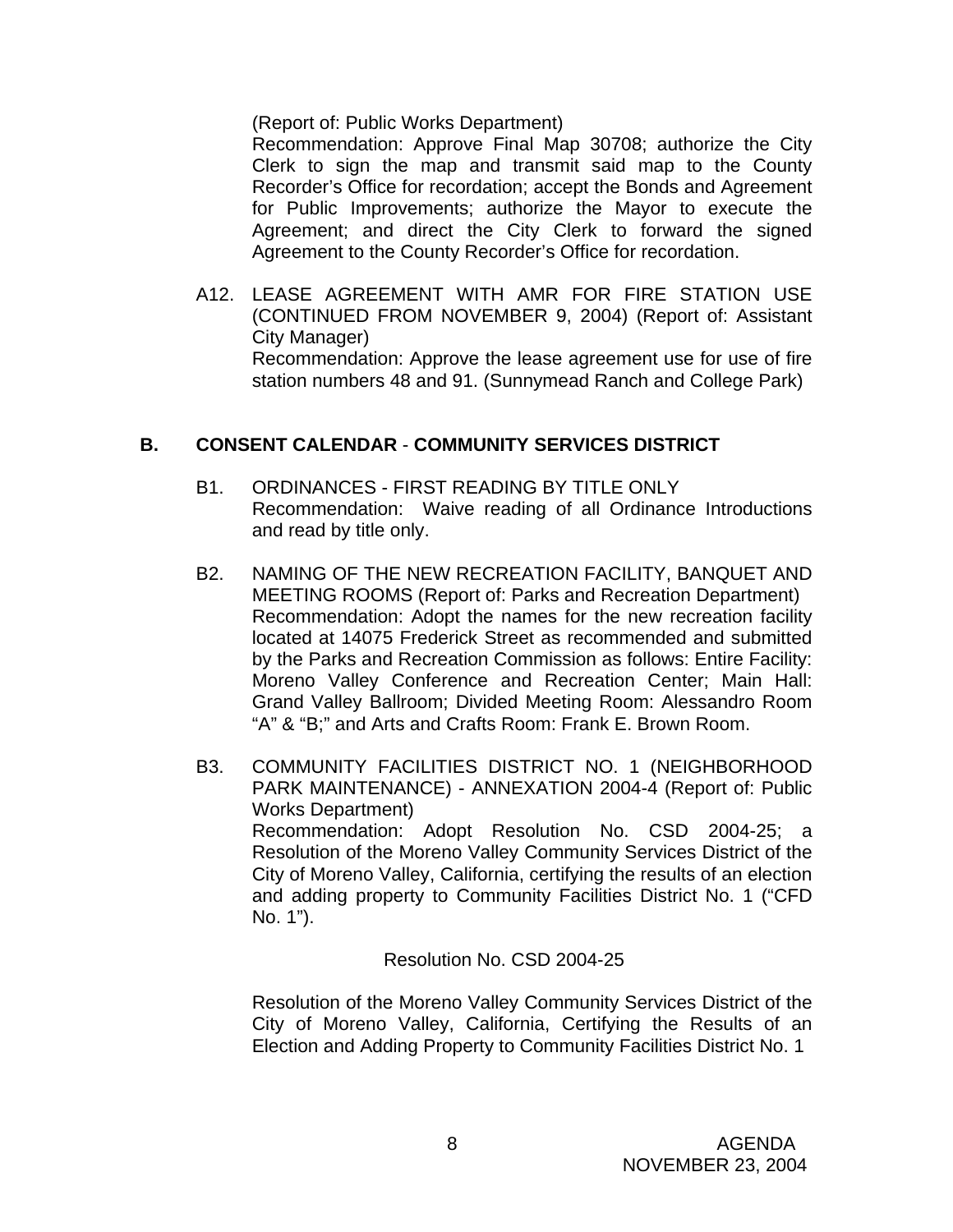B4. FINAL MAP 31128--APPROVAL OF MAINTENANCE AGREEMENT BY AND BETWEEN MORENO VALLEY COMMUNITY SERVICES DISTRICT AND CELEBRATIONS HOMEOWNERS ASSOCIATION (Report of: Public Works Department)

 Recommendation: Approve the Maintenance Agreement by and between the CSD and Celebrations Homeowners Association; authorize the Mayor in his capacity as President of the CSD to execute the Maintenance Agreement; authorize the City Attorney to act on behalf of the CSD to work with Celebrations Homeowners Association to draft modifications or amendments to the Maintenance Agreement as necessary from time to time to clarify the intent and effectuate the provisions of said Agreement; authorize the City Treasurer to invest the required Trust Funds pursuant to the Paragraph 7 of the Maintenance Agreement; authorize the City Manager to act on behalf of the CSD to execute modifications or amendments to the Maintenance Agreement as prepared by the City Attorney; and authorize the City Clerk to transmit the executed Maintenance Agreement to the Office of the Recorder for the County of Riverside for recordation.

- B5. MINUTES REGULAR MEETING OF NOVEMBER 9, 2004 (Report of: City Clerk's Department) Recommendation: Approve as submitted.
- B6. APPROVE TEMPORARY LOAN OF \$200,000 TO MORENO VALLEY COMMUNITY SERVICES DISTRICT FOR THE INSTALLATION OF LIGHTING AT VALLEY SKATE PARK LOCATED AT MARCH FIELD PARK (Report of: Parks and Recreation Department) Recommendation: Approve a temporary loan to the Moreno Valley Community Services District from Parkland Facilities Development Impact Fees in the amount of \$200,000 for the installation of lighting at Valley Skate Park located at March Field Park; and authorize staff to begin bidding proceedings for the installation of the lighting at Valley Skate Park.

# **C. CONSENT CALENDAR** - **COMMUNITY REDEVELOPMENT AGENCY**

- C1. ORDINANCES FIRST READING BY TITLE ONLY Recommendation: Waive reading of all Ordinance Introductions and read by title only.
- C2. MINUTES REGULAR MEETING OF NOVEMBER 9, 2004 (Report of: City Clerk's Department) Recommendation: Approve as submitted.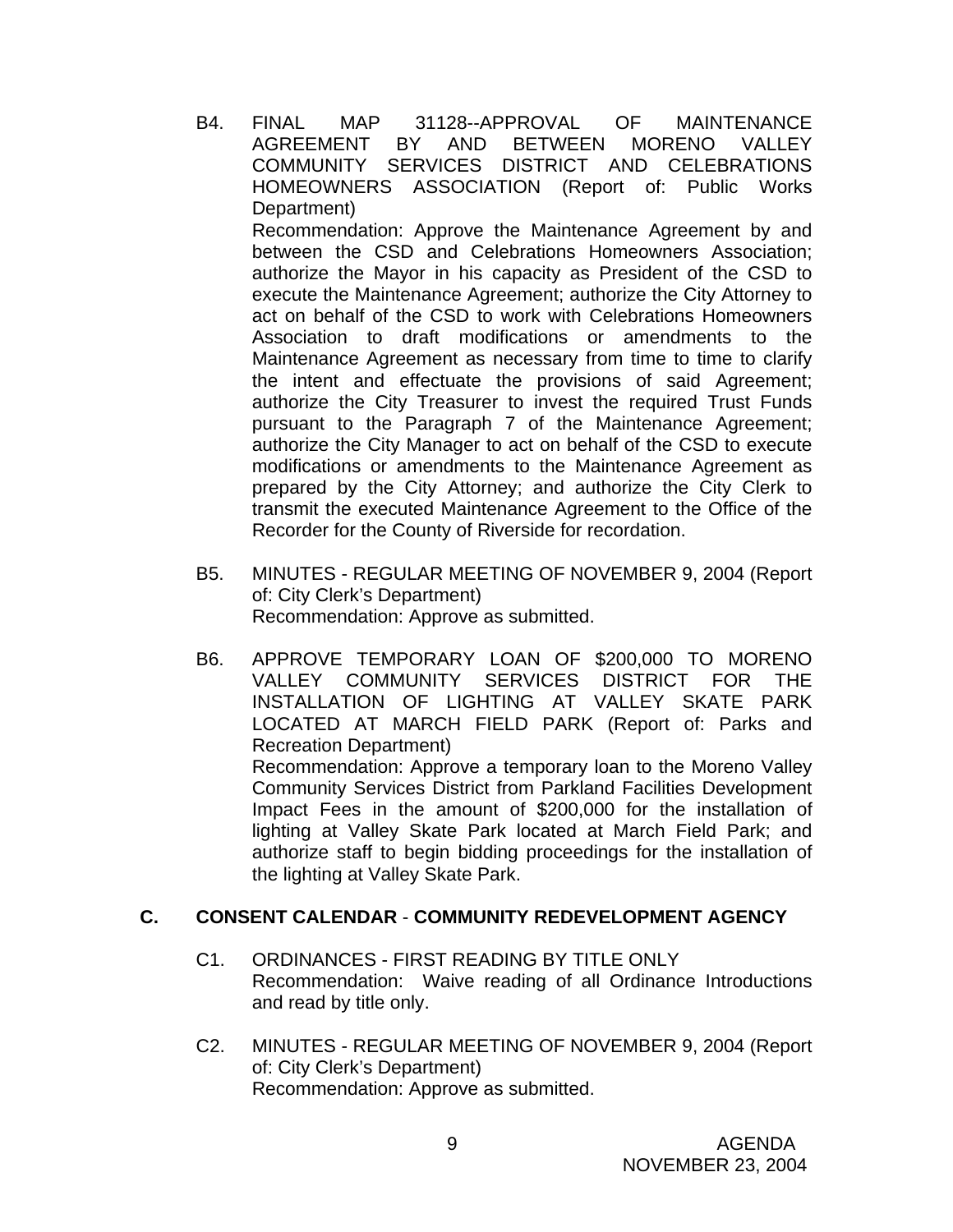# **D. CONSENT CALENDAR** - **BOARD OF LIBRARY TRUSTEES**

- D1. ORDINANCES FIRST READING BY TITLE ONLY Recommendation: Waive reading of all Ordinance Introductions and read by title only.
- D2. MINUTES REGULAR MEETING OF NOVEMBER 9, 2004 (Report of: City Clerk's Department) Recommendation: Approve as submitted.

# **E. PUBLIC HEARINGS**

Questions or comments from the public on a Public Hearing matter are limited to five minutes per individual and must pertain to the subject under consideration.

 Those wishing to speak should complete and submit a GOLDENROD speaker slip to the Bailiff.

E1. MAIL BALLOT PROCEEDINGS FOR TENTATIVE TRACTS 31212 AND 31327 (AND ALL THE AFFECTED PHASES) FOR 1) INCLUSION INTO COMMUNITY SERVICES DISTRICT (CSD) ZONES B (RESIDENTIAL STREET LIGHTING) AND D (PARKWAY LANDSCAPE MAINTENANCE) AND APPROVAL OF THE ANNUAL CHARGES; 2) APPROVAL OF THE NATIONAL POLLUTANT DISCHARGE ELIMINATION SYSTEM (NPDES) REGULATORY RATE SCHEDULE. TENTATIVE TRACT 31212 IS LOCATED ON THE EAST SIDE OF MORRISON STREET BETWEEN COTTONWOOD AVENUE AND BAY AVENUE. TENTATIVE TRACT 31327 IS LOCATED ON THE EAST SIDE OF MORRISON STREET BETWEEN BAY AVENUE AND ALESSANDRO BOULEVARD (Report of: Public Works Department)

 Recommendation: That the City Council and the Board of Directors of the Moreno Valley Community Services District (CSD), after conducting the public hearing:

- 1. Tabulate the mail ballots for Tentative Tracts 31212 and 31327 (and all the affected phases) for each described service;
- 2. Verify and accept the results of the mail ballot proceedings as identified on the Official Tally Sheet and Assessor Parcel Number (APN) listing;
- 3. Receive and file with the City Clerk's Office the accepted Official Tally Sheet and APN listing; and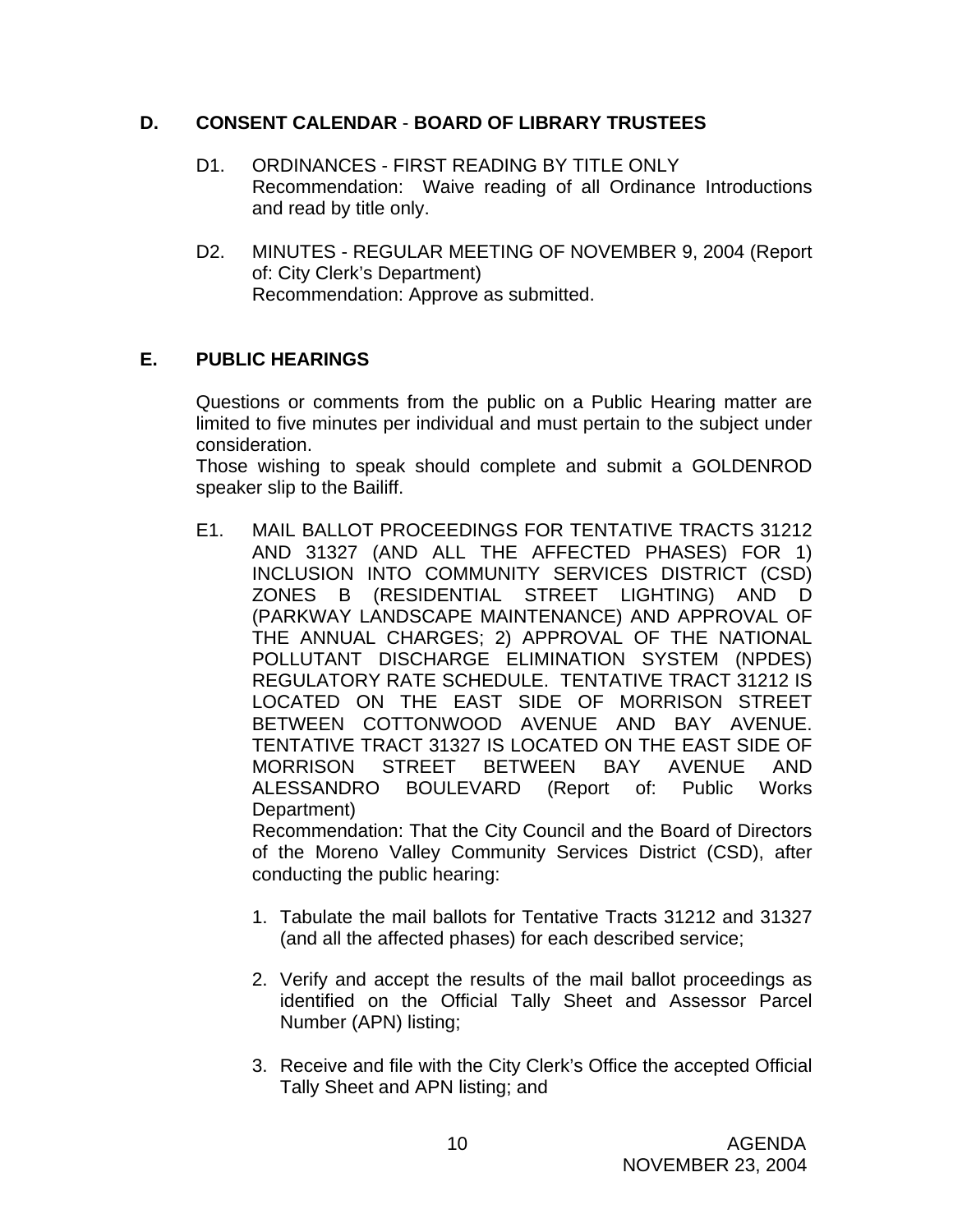- 4. If approved, authorize and impose the applicable CSD Zones B and D charges and the NPDES regulatory rate to the tentative tracts participating in each identified program.
- E2. AN ASSUMPTION OF JURISDICTION BY THE CITY COUNCIL OF THE CITY OF MORENO VALLEY FOR TENTATIVE TRACT MAP NO. 31556, THE SUBDIVISION OF A 75.6 GROSS ACRE PORTION OF LAND INTO 95 SINGLE-FAMILY RESIDENTIAL LOTS, TWO (2) DETENTION AND CLEANSING BASIN LOTS, ONE FIRE ACCESS LOT AND FOUR (4) OPEN SPACE LOTS WITHIN THE RA-2 (RESIDENTIAL AGRICULTURE-2) AND HR (HILLSIDE RESIDENTIAL) LAND USE DISTRICTS. THE PROJECT IS LOCATED ON THE NORTHEAST CORNER OF OLIVER STREET AND JUNIPER AVENUE AND WAS SUBMITTED BY THE APPLICANT, EMPIRE HOMES (Report of: Community and Economic Development Department) Recommendation: That the City Council:
	- 1. Adopt a Negative Declaration for PA03-0101 (Tentative Tract Map No. 31556), pursuant to Section 21080 (C) (1) and Section 15070(a) (2) of the California Environmental Quality Act (CEQA) Guidelines; and
	- 2. Approve Resolution No. 2004-80 thereby approving PA03-0101 (Tentative Tract Map No. 31556), based on the findings included in the Resolution, and conditions of approval, attached as Exhibit A to the resolution (Attachment No.2).

# Resolution No. 2004-80

 A Resolution of the City Council of the City of Moreno Valley, Approving PA03-0101 (Tentative Tract Map No. 31556) for 95 Single-Family Residential Lots, Two Detention and Cleansing Basin Lots, One Fire Access Lot and Four (4) Open Space Lots on a 75.6 Acre Parcel of Land (73.3 Net Acres) Within the (RA-2) Residential Agriculture-2 Land Use District and (HR) Hillside Residential Land Use District

E3. A PUBLIC HEARING REGARDING AN ASSUMPTION OF JURISDICTION BY THE CITY COUNCIL OF THE PLANNING COMMISSION'S OCTOBER 14, 2004 APPROVAL OF PA03-0115 OR TENTATIVE TRACT MAP NO. 31442, A TENTATIVE TRACT MAP TO SUBDIVIDE 15.8-NET ACRES IN THE R5 ZONE INTO 63 SINGLE-FAMILY RESIDENTIAL LOTS. THE SITE IS LOCATED ON THE WEST SIDE OF PERRIS BOULEVARD BETWEEN SUBURBAN LANE AND THE PERRIS VALLEY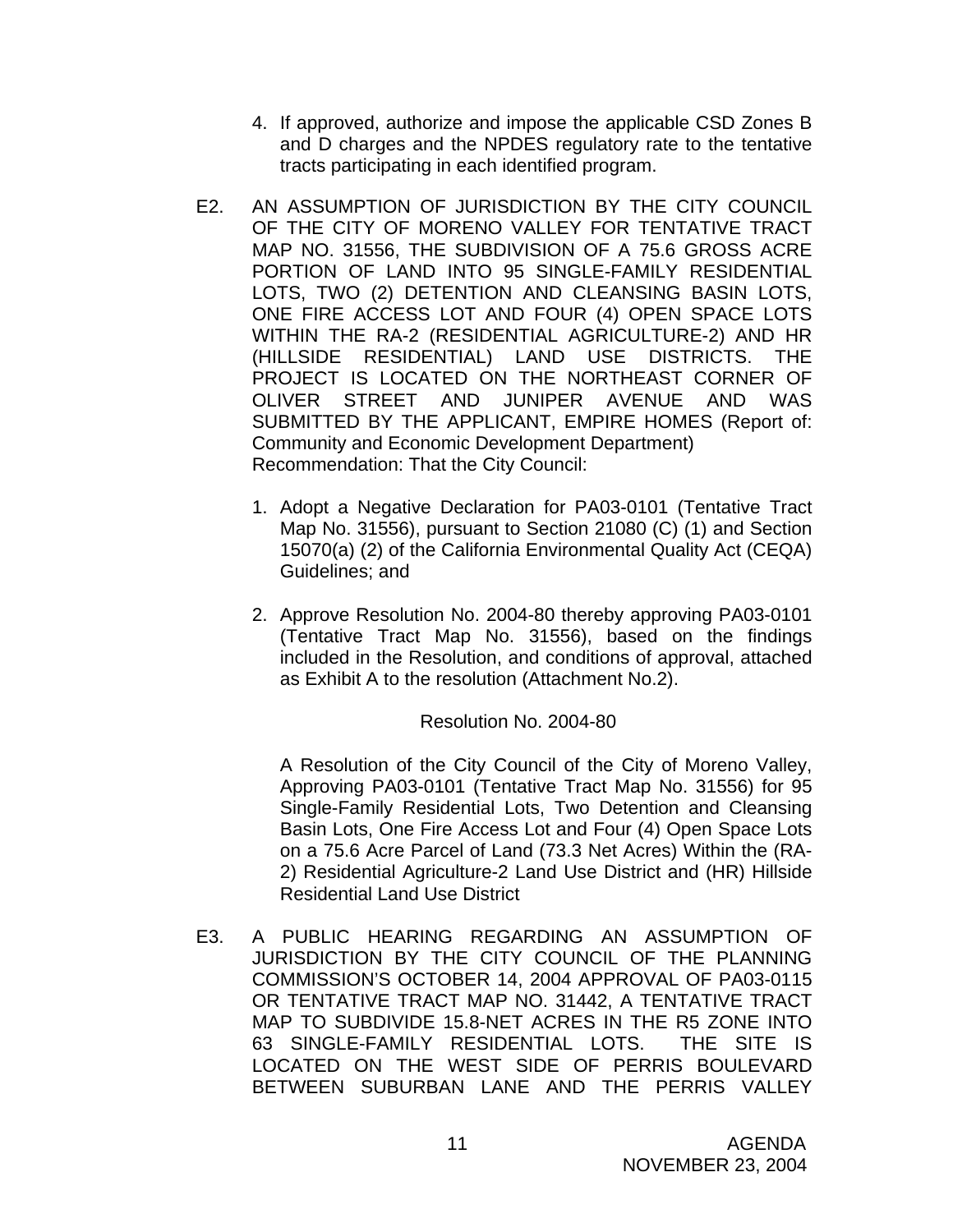STORM DRAIN (Report of: Community and Economic Development Department)

 Recommendation: That the City Council conduct a public hearing for the assumption of jurisdiction by the City Council of the action taken by the Planning Commission to approve Tentative Tract Map No. 31442 (PA03-0115), and subsequent to the public hearing:

 Adopt City Council Resolution No. 2004-82 adopting a Negative Declaration for PA03-0115, in that this application will not result in significant impacts; and approving PA03-0115 (Tentative Tract Map No. 31442), subject to the revised tentative tract map and the conditions of approval included as Exhibit A.

# Resolution No. 2004-82

A Resolution of the City Council of the City of Moreno Valley, California, Approving PA03-0115 or Tentative Tract Map No. 31442, a 63-Lot Single-Family Residential Subdivision on 15.8 Net Acres Located on the West Side of Perris Boulevard Between Suburban Lane and the Perris Valley Storm Drain

# **F. ITEMS REMOVED FROM CONSENT CALENDARS FOR DISCUSSION OR SEPARATE ACTION**

# **G. REPORTS**

- G1. CITY COUNCIL REPORTS ON REGIONAL ACTIVITIES
	- a) Report on March Joint Powers Authority by Mayor Pro Tem **Stewart**
- G2. ORDINANCE AMENDING TITLE 11 OF THE CITY OF MORENO VALLEY MUNICIPAL CODE REGULATING THE DISCHARGE OF FIREARMS (Report of: Police Department) Recommendation: That the City Council introduce Ordinance No. 675, amending Title 11 of the City of Moreno Valley Municipal Code, by adding a new Chapter 11.16, regulating the Discharge of Firearms. (Roll Call required)

# Ordinance No. 675

An Ordinance of the City Council of the City of Moreno Valley, California, Amending Title 11 of the Moreno Valley Municipal Code by Adding a New Chapter 11.16, Regulating the Discharge of Firearms within the City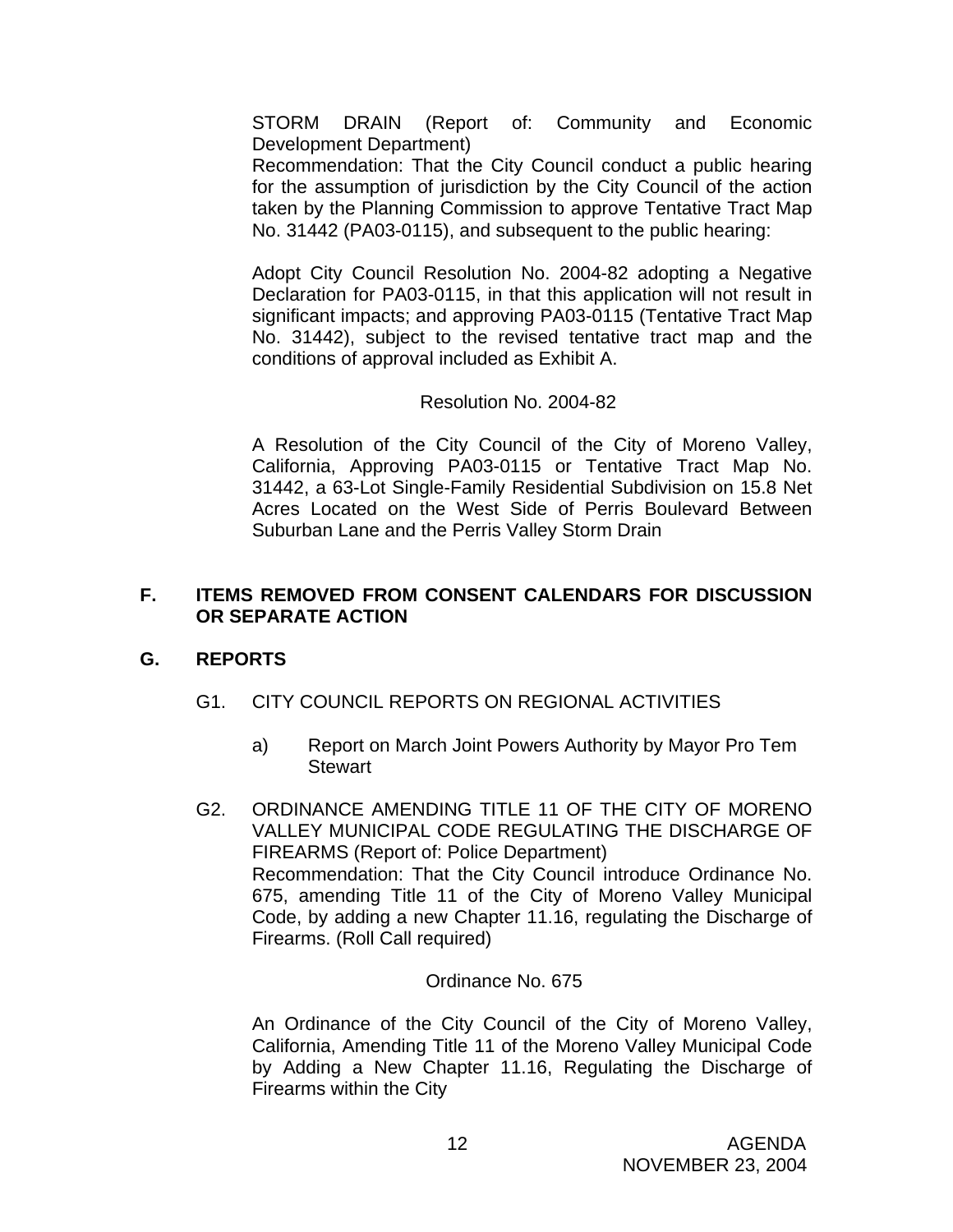G3. ORDINANCE AMENDING TITLE 11 OF THE CITY OF MORENO VALLEY MUNICIPAL CODE REGULATING PROJECTILES INSTRUMENTS (Report of: Police Department) Recommendation: That the City Council introduce Ordinance No. 676, amending Title 11 of the City of Moreno Valley Municipal Code, by adding a new Chapter 11.18, regulating Projectile Instruments. (Roll Call required)

### Ordinance No. 676

An Ordinance of the City Council of the City of Moreno Valley, California, Amending Title 11 of the Moreno Valley Municipal Code by Adding a New Chapter 11.18 Regulating Projectile Instruments within the City

- G4. APPOINTMENTS TO THE LIBRARY ADVISORY BOARD (Report of: City Clerk's Department) Recommendation: That the City Council:
	- 1. Appoint one (1) member to the Library Commission with a term expiring June 30, 2006; and
	- 2. Appoint one (1) member to the Library Commission with a term expiring June 30, 2007; or
	- 3. If appointments are not made, declare the positions vacant and authorize the City Clerk to re-notice the positions as vacant.
- G5. SUMMARY OF 2003-2004 CHAPTERED BILLS (TRACKED BY THE CITY) (Report of: Assistant City Manager) Recommendation: That the City Council receive and file the report.
- G6. CITY MANAGER'S REPORT (Informational Oral Presentation not for Council action)

# **H. LEGISLATIVE ACTIONS**

ORDINANCES - 1ST READING AND INTRODUCTION

H1. ORDINANCE NO. 677, AN ORDINANCE OF THE CITY COUNCIL OF THE CITY OF MORENO VALLEY, CALIFORNIA, AMENDING CHAPTER 12.16 OF THE CITY OF MORENO VALLEY MUNICIPAL CODE RELATING TO TRAFFIC CONTROL DEVICES (Report of: Public Works Department)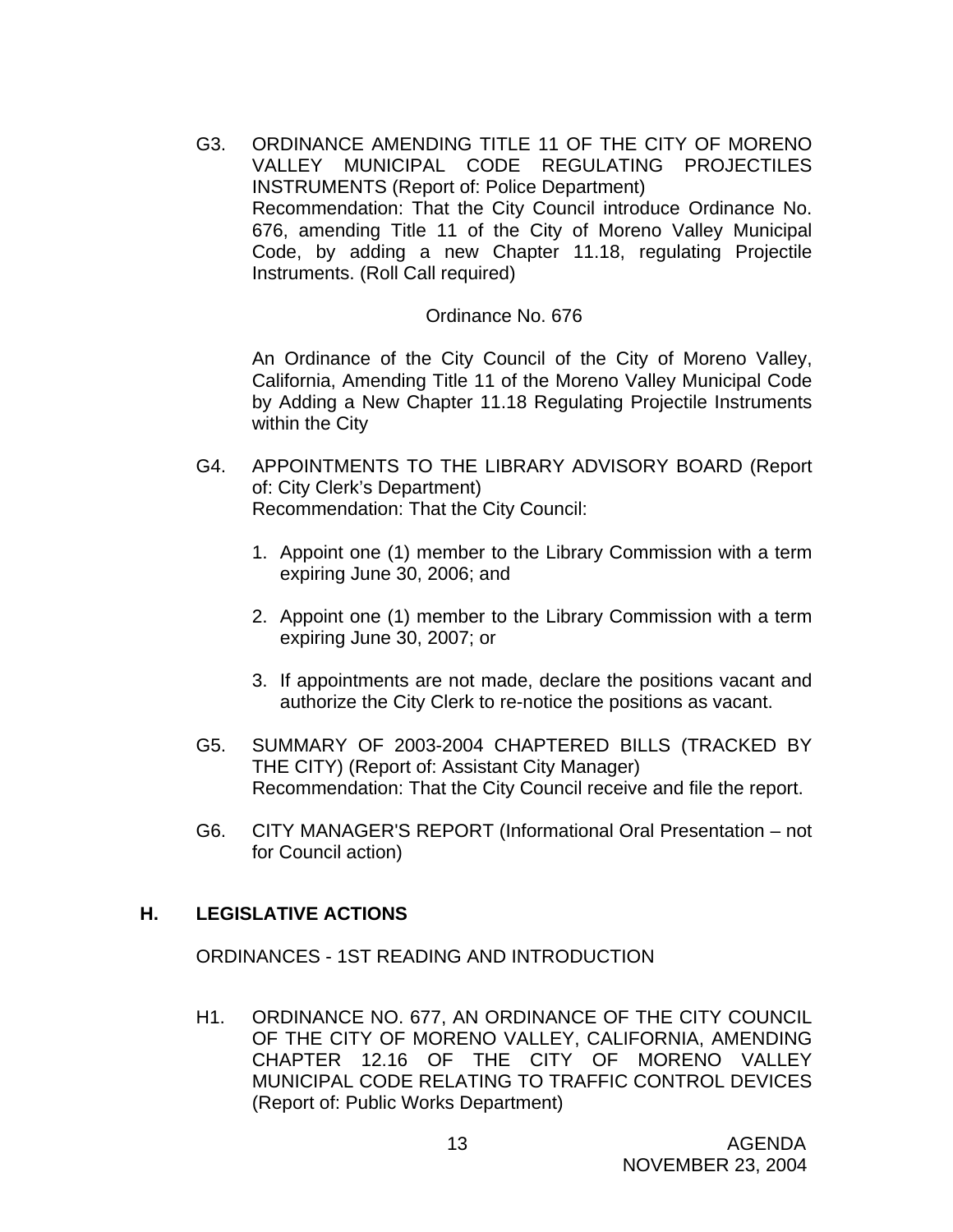Recommendation: That the City Council:

1. Introduce Ordinance No. 677; amending Chapter 12.16 of Title 12 of the Municipal Code to authorize the City Traffic Engineer to install additional STOP signs to interrupt the length of residential streets that would otherwise meet the Calilfornia Vehicle Code criteria for "local streets." (Roll Call required)

### Ordinance No. 677

 An Ordinance of the City Council of the City of Moreno Valley, California, Amending Chapter 12.16 of the City of Moreno Valley Municipal Code Relating to Traffic-Control Devices

- 2. Approve the Transportation Engineering Divisional Policy for Stop Sign Installation on Residential Streets.
- H2. CSD ORDINANCE REVISING AND ESTABLISHING FEES (Report of: Parks and Recreation Department) Recommendation: That the City Council acting in their capacity of President and Board of Directors of the Moreno Valley Community Services District approve the continuation of the existing fees through December 31, 2004, and introduce Ordinance No. CSD 47, increasing and establishing specified fees for recreational activities, parks, the use of the Moreno Valley Senior Community Center, TownGate Community Center, Valley Skate Park and rescinding certain prior enactments, effective January 1, 2005 (Roll Call required).

# Ordinance No. CSD 47

An Ordinance of the Moreno Valley Community Services District of the City of Moreno Valley, California, Increasing and Establishing Specified Fees for Recreational Activities, Parks, the Use of the Moreno Valley Senior Community Center, TownGate Community Center, Valley Skate Park and Rescinding Certain Prior **Enactments** 

ORDINANCES - 2ND READING AND ADOPTION

H3. ORDINANCE NO. 673 DESIGNATING SPEED LIMIT RECERTIFICATION ON VARIOUS STREETS (RECEIVED FIRST READING NOVEMBER 9, 2004, ON A 5-0 VOTE) (Report of: Public Works Department) Recommendation: Adopt Ordinance No. 673.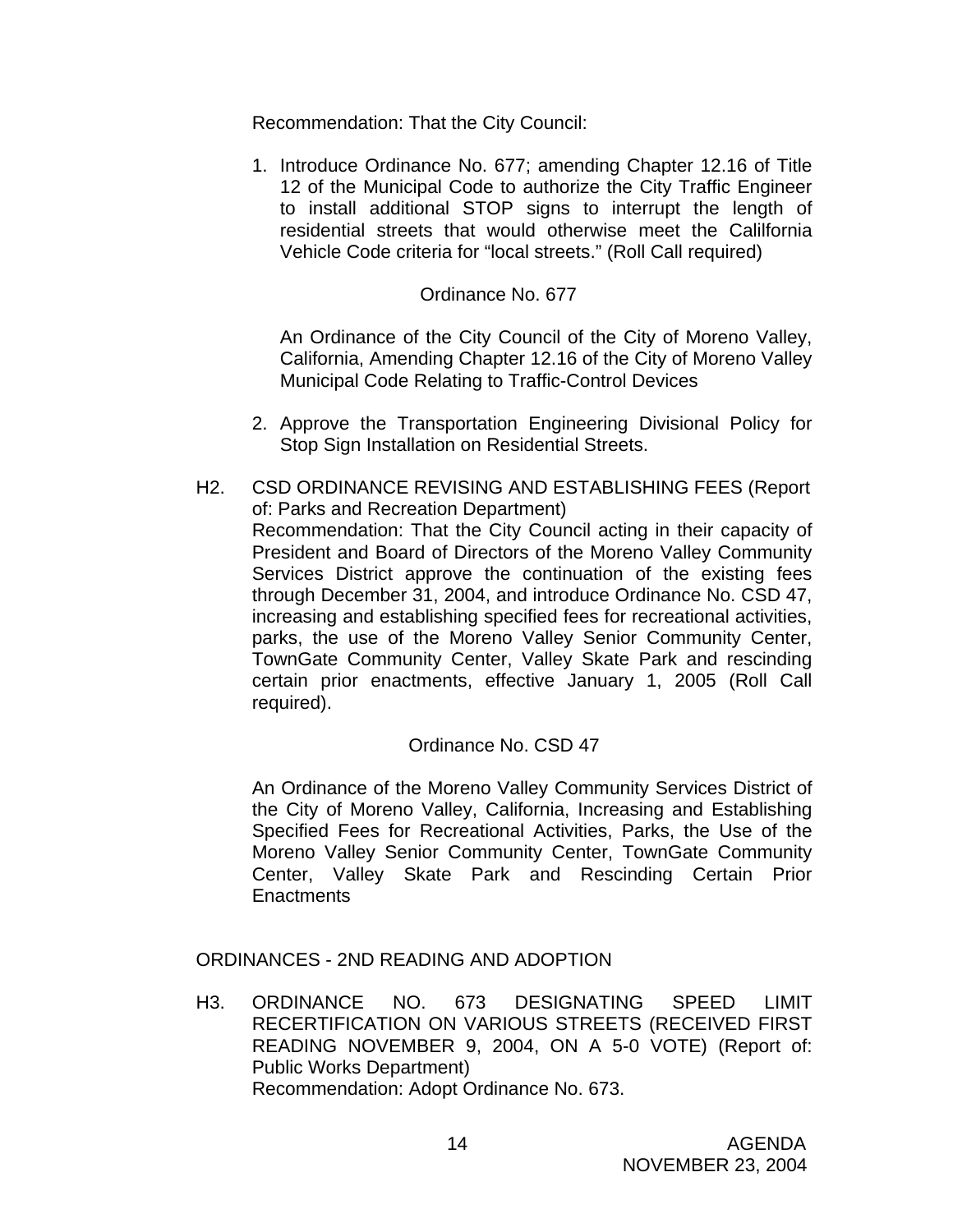### Ordinance No. 673

An Ordinance of the City Council of the City of Moreno Valley, California, Amending Section 12.20.020 of the City of Moreno Valley Municipal Code Relating to a Prima Facie Speed Limit for Certain Streets

H4. ORDINANCE NO. 674, AN ORDINANCE OF THE CITY COUNCIL OF THE CITY OF MORENO VALLEY, CALIFORNIA, REPEALING ORDINANCE NOS. 220 AND 441, THEREBY AMENDING THE OFFICIAL ZONING ATLAS OF SAID CITY, CHANGING ZONES FROM SP211 BUSINESS COMMERCIAL, MEDICAL PARK, RECREATION/ENTERTAINMENT, AND OPEN SPACE TO THE ZONING DESIGNATIONS UNDER THE MUNICIPAL CODE OF COMMUNITY COMMERCIAL (CC), RESIDENTIAL (R3), RESIDENTIAL (R5), RESIDENTIAL (R10), RESIDENTIAL (R15), AND OPEN SPACE FOR THE SITE LOCATED GENERALLY BETWEEN STATE HIGHWAY 60 AND DRACAEA AVENUE AND NASON STREET EASTERLY TO MORENO BEACH DRIVE (RECEIVED FIRST READING NOVEMBER 16, 2004, ON A 5-0 VOTE) (Report of: Community and Economic Development Department)

Recommendation: Adopt as amended.

#### Ordinance No. 674

An Ordinance of the City Council of the City of Moreno Valley, California, Repealing Ordinance Nos. 220 and 441, thereby Amending the Official Zoning Atlas of Said City, Changing Zones from SP211 Business Commercial, Medical Park, Recreation/Entertainment, and Open Space to the Zoning Designations under the Municipal Code of Community Commercial (CC), Residential (R3), Residential (R5), Residential (R10), Residential (R15), and Open Space for the Site Located Generally between State Highway 60 and Dracaea Avenue and Nason Street Easterly to Moreno Beach Drive

ORDINANCES - URGENCY ORDINANCES - NONE

# RESOLUTIONS

H5. A RESOLUTION OF THE CITY COUNCIL FOR THE DENIAL OF PLOT PLAN APPLICATION (PA03-0014) CONSISTING OF 3 INDUSTRIAL BUILDINGS ON A 73-ACRE PARCEL OF LAND